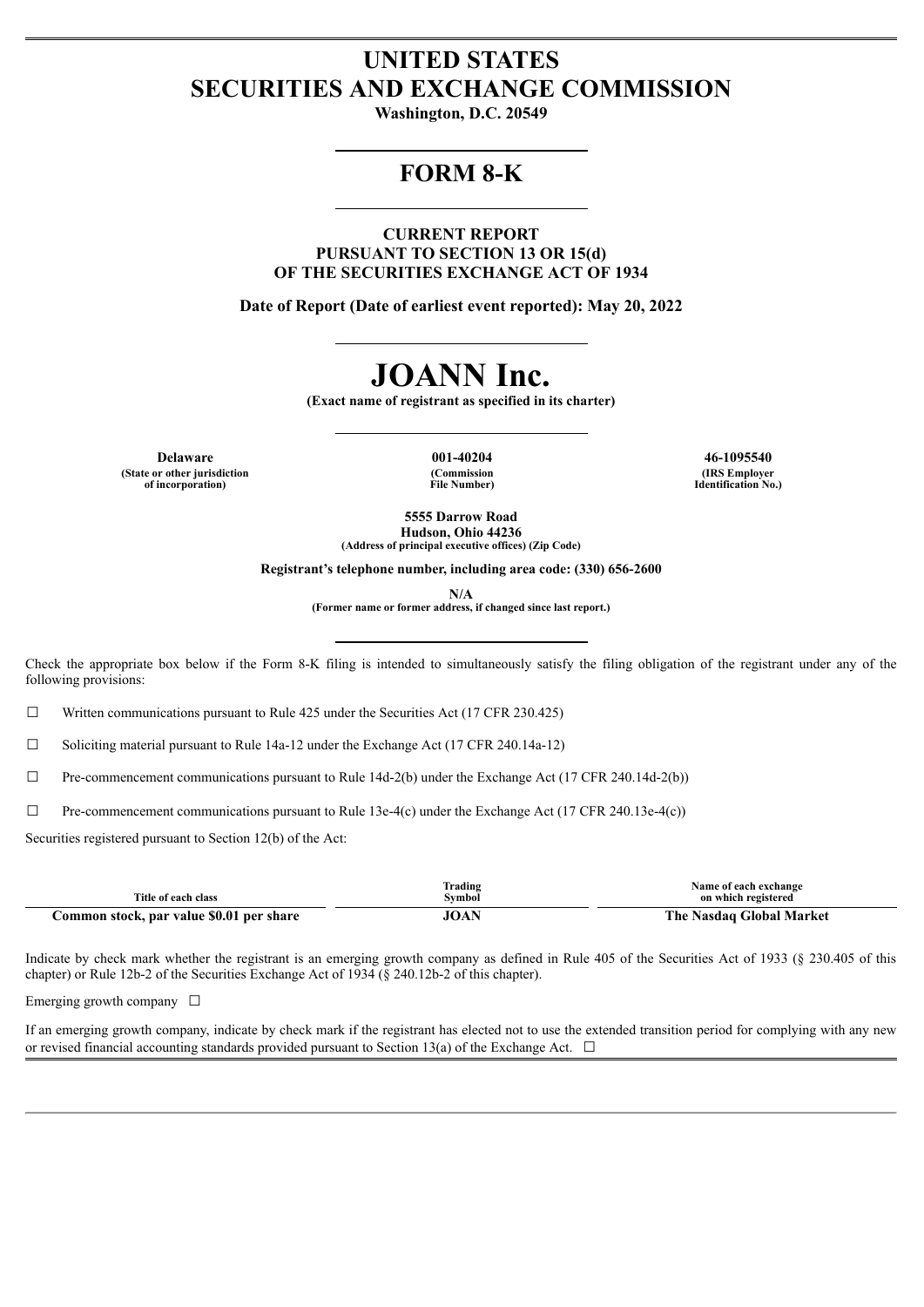## **Item 7.01 Regulation FD Disclosure.**

On May 20, 2022, JOANN Inc. (the "Company") issued a press release announcing that its Board of Directors declared a quarterly dividend of \$0.11 per share on its Common Stock, payable on June 24, 2022 to all shareholders of record as of the close of business on June 10, 2022.

Additionally, the Company announced plans to release its earnings for the first quarter of Fiscal 2023 after the market closes on Thursday, June 2, 2022. The Company will host a conference call on the same day at 5:00 p.m. ET. The live broadcast of the Company's conference call will be available online at the Company's website, www.joann.com, under the Investor Relations section, on June 2, 2022, beginning at 5:00 p.m. ET. The online replay will follow shortly after the call and will be available for one year.

A copy of the Company's press release is furnished as Exhibit 99.1 to this Current Report on Form 8-K and is incorporated herein by reference.

The information contained in this Current Report on Form 8-K, including the exhibit attached hereto, is being furnished and shall not be deemed to be "filed" for the purposes of Section 18 of the Securities Exchange Act of 1934, as amended (the "Exchange Act"), or otherwise subject to the liabilities of that section. Furthermore, the information contained in this Item 7.01 and Exhibit 99.1 attached hereto shall not be deemed to be incorporated by reference into any registration statement or other document filed pursuant to the Securities Act of 1933, as amended, or the Exchange Act, except as expressly set forth by specific reference in such a filing.

#### **Item 9.01. Financial Statements and Exhibits.**

(d) Exhibits

| Exhibit<br>Number | <b>Description</b>                                                          |
|-------------------|-----------------------------------------------------------------------------|
| 99.1              | Press release issued by JOANN Inc., dated May 20, 2022.                     |
| 104               | Cover Page Interactive Data File (embedded within the Inline XBRL document) |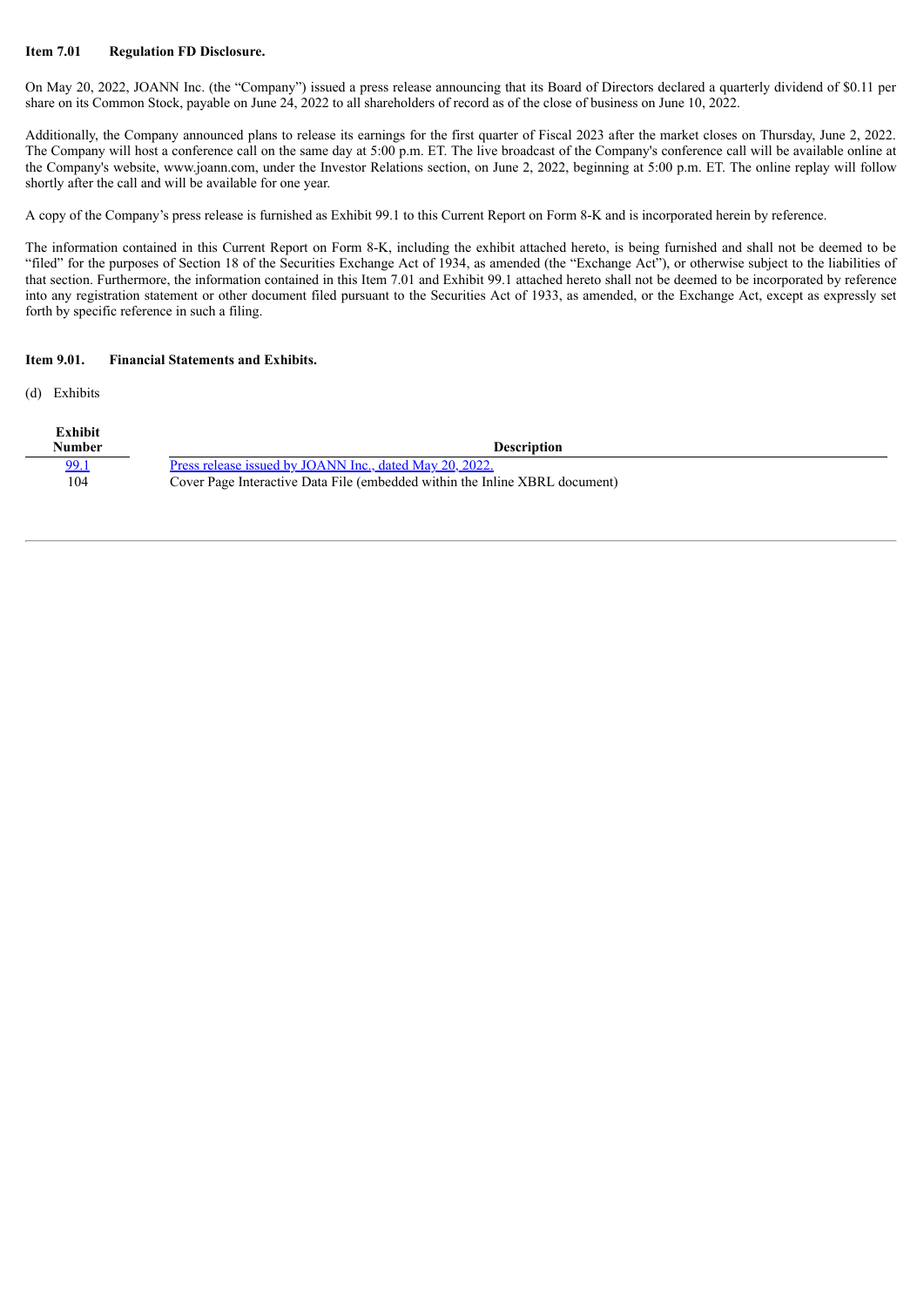Pursuant to the requirements of the Securities Exchange Act of 1934, the registrant has duly caused this report to be signed on its behalf by the undersigned, hereunto duly authorized.

# **JOANN INC.**

Name: Matt Susz<br>Title: Executive Executive Vice President, Chief Financial Officer

Dated: May 20, 2022 By: /s/ Matt Susz